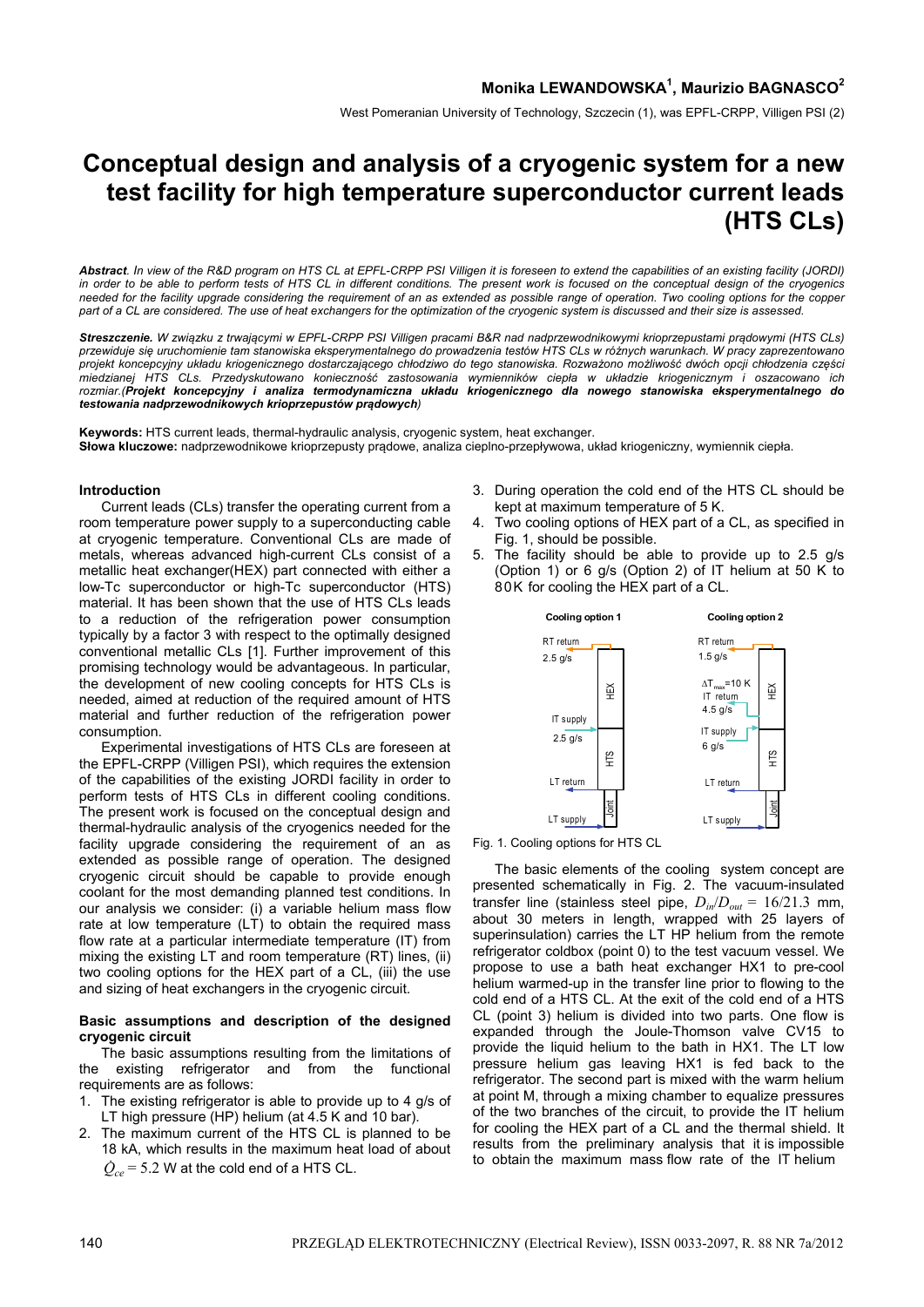

Fig. 2. Scheme of the cryogenic circuit for the HTS CL test facility

required in the cooling option 2 by mixing the available LT helium with the RT helium, thus the use of a recuperator HX2 to pre-cool the RT helium is indispensable. The appropriate cooling option is chosen using the tri-flow on-off valve CV25. The RT helium exiting the warm end of the cooper part of a CL is sent directly to the compressor. The IT helium (at point 11) is used to cool the thermal shield and afterwards to pre-cool the room temperature helium stream in the heat exchanger HX2, prior to flowing to the compressor.

## **Thermal – hydraulic analysis of the cryogenic circuit**

 The analysis is performed for the total mass flow rate of the LT HP helium  $\dot{m}_0 = 3$  to 4 g/s and for the most demanding functional requirements, i.e. assuming the maximum expected heat loads in the circuit as well as the minimum temperature (50 K) and the maximum mass flow rate of the IT helium supply to the HEX part of CL (at point 8), i.e.  $\dot{m}_8 = 2.5$  g/s and 6 g/s for the cooling option 1 and 2, respectively. At each point of the cryogenic circuit the helium mass flow rate as well as the state parameters (*p* and *T* ) are determined using the mass and energy balance equations and the correlations mentioned below. The calculations are performed with the aid of Mathcad.

 The convective heat transfer coefficient between the bulk of helium flowing in a pipe and the pipe surface is calculated using the standard Dittus-Boelter correlation for a forced turbulent flow [2]:

(1) Nu<sub>DB</sub> = 0.023 Re<sup>0.8</sup> Pr<sup>n</sup>, Re > 10<sup>4</sup>, 0.7 
$$
\leq
$$
 Pr  $\leq$  160,

where  $n = 0.4$  for heating of the fluid, and  $n = 0.3$  for cooling of the fluid. For the heat transfer between the helium in the bath and the pipe surface we use the

Churchill-Chu correlation for the free convection from a horizontal isothermal cylinder with the outer diameter *D* [3]:

(2) 
$$
Nu_{CC} = \left\{ 0.6 + \frac{0.387 \text{Ra}_D^{1/6}}{\left[ 1 + \left( 0.56 / \text{Pr} \right)^{9/16} \right]^{8/27}} \right\}^2
$$
, Ra<sub>D</sub> < 10<sup>12</sup>.

To assess the Darcy friction factor for flows in pipes we use the standard Blasius correlation:

(3) 
$$
f_B(\text{Re}) = 0.3164 \text{ Re}^{-0.25}
$$
,  $3 \cdot 10^3 < \text{Re} < 10^5$ ,

which holds for a turbulent flow in a smooth circular tube [2]. For the flow in the outer pipe of the counterflow pipe-in-tube heat exchanger HX2 we use the correlation for a turbulent flow in a concentric annular duct of radii *rin* and *rout* [2]:

(4) 
$$
f_A(\text{Re}) = [1 + 0.0925 (r_{in} / r_{out})] f_B(\text{Re}).
$$

In Eqs. (1) - (4)  $Nu = HD_h\mu/k$  is the Nusselt number,  $Re = \rho v D_h / \mu$  is the Reynolds number,  $Pr = C_p \mu / k$  is the Prandtl number,  $Ra_D = g\beta \rho C_p D^3 (T_w - T_b) / (\mu k)$  is the Rayleigh number, *H* is the heat transfer coefficient, *Dh* is the hydraulic diameter of a duct,  $\mu$ ,  $k$ ,  $C_p$ ,  $\rho$  and  $\beta$  are the helium dynamic viscosity, thermal conductivity, specific heat, density and thermal expansivity, respectively, *v* is the flow velocity, g is the gravitational acceleration,  $T_w$  and  $T_b$ are temperatures of a wall and a bath, respectively. The helium thermophysical properties are calculated by a 2D cubic spline interpolation of the data taken from [4].

 The helium temperature at the inlet of the heat exchanger HX1 (point 1) is calculated by solving the energy balance equation: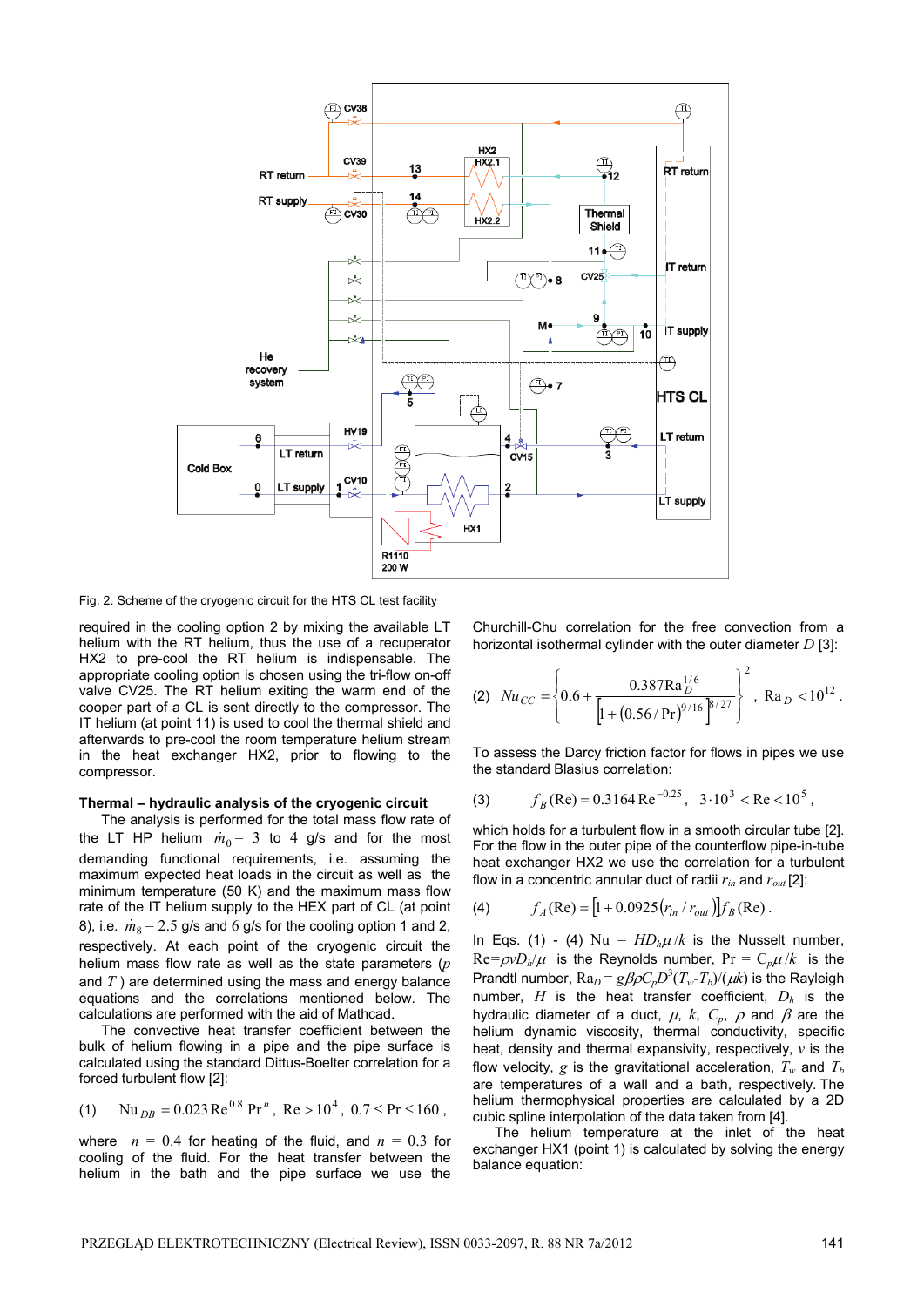(5a) 
$$
\dot{m}_0 h(p_0, T_0) + \dot{Q}_{TL} = \dot{m}_0 h(p_1, T_1),
$$

(5b) 
$$
p_1 = p_0 - \Delta p
$$
,  $\Delta p = f_{DB} L \dot{m}^2 / (2D_{in} \rho A^2)$ ,

$$
(5c) \qquad \dot{Q}_{TL} = \dot{q}_{TL} \pi D_{out} L \ ,
$$

where  $h$  is the helium specific enthalpy,  $\Delta p$  is the pressure drop in the transfer line calculated assuming incompressible flow,  $L$  is the pipe length,  $A$  is the flow area,  $\,\dot{Q}_{TL}\,$  is the total heat load in the transfer line and  $\dot{q}_{TL} = 6$  W/m<sup>2</sup> is the maximum heat flow rate per unit area specified by the transfer line manufacturer.



Fig. 3. Temperature profile in the heat exchanger HX1 at different LT helium mass flow rates.

We assume that the heat exchanger HX1 consist of a spiral copper pipe (*Din*/*Dout* = 6/8 mm) immerged in a helium bath at temperature  $T_b = T_4 = 4.27$  K, which is the temperature of boiling helium at pressure  $p_b = p_4 = 105$  kPa. Two possible options for HX1 are analyzed: (i) a single pipe and (ii) two pipes connected in parallel. The length of HX1 is assessed assuming that the helium temperature at its outlet (point 2) should not exceed 4.5 K. The steady state heat transfer from helium at temperature  $T_{He}$  flowing in the pipe to helium in the bath is described by the equations:

(6a) 
$$
\dot{q}_l = \pi D_{in} H_{DB} (p_{He}, T_{He}) \cdot (T_{He} - T_{win})
$$
,

(6b) 
$$
\dot{q}_l = 2\pi k_{Cu}(T_{win}) \frac{T_{win} - T_{wout}}{\ln(D_{out} / D_{in})}
$$
,

(6c) 
$$
\dot{q}_l = \pi D_{out} H_{CC}(p_b, T_b, T_{wout}) \cdot (T_{wout} - T_b),
$$

where  $\dot{q}_l$  is the heat flow rate to the bath per unit length of pipe, *Tw in* and *Tw out* are the temperatures of the inner and outer surface of the pipe, respectively. To ensure almost isothermal flow conditions the total length of a pipe in HX1 is considered as a sum of ten pieces of different lengths *dLi*. The system of Eqs. (6) is solved for the unknown  $\dot{q}_l$ ,  $T_{win}$ and  $T_{w \text{ out}}$  in the successive pieces, assuming that  $T_{He}$  and  $p_{He}$  are equal to their values at the inlet of each piece. The temperature and pressure at the outlet of each piece are calculated in an analogous way as for the transfer line (see Eqs. (5a)-(5c)). The total heat flow rate to the bath is:

(7) 
$$
\dot{Q}_{H X 1} = \sum_{i=1}^{10} \dot{q}_{l_i} dL_i \ .
$$

The results of our calculations are presented in Fig. 3. It is seen that to obtain the required helium outlet temperature either a single pipe of length about 4 m, or two pipes of length about 2.5 m connected in parallel may be used in HX1.

Since the calculated values of pressure drop in relatively long transfer line and HX1 are very small (less than 1.2kPa) we assume that the pressure drop in short junctions is negligible small, thus

(8) 
$$
p_2 = p_3 = p_7 = p_8 = p_9 = p_{10}.
$$

The helium temperature at point 3 is calculated by solving the energy balance equation

(9) 
$$
\dot{m}_0 h(p_2, T_2) + \dot{Q}_{ce} = \dot{m}_0 h(p_3, T_3).
$$

The vapor fraction of helium at point 4 (*frac*) is determined assuming the isenthalpic flow in the Joule-Thomson valve:

(10) 
$$
h(p_3, T_3) = \text{frac} \cdot h_g(p_4, T_4) + (1 - \text{frac}) h_l(p_4, T_4),
$$

where  $h_g$  and  $h_l$  are the specific enthalpy of gaseous and liquid helium, respectively. The helium mass flow rate  $\dot{m}_4$ needed in the bath in HX1 is calculated from the energy balance equation

(11) 
$$
\dot{Q}_{HX1} = \dot{m}_4 (1 - \text{frac}) \Delta h_{vap} ,
$$

where  $\Delta h_{vap} = h_g(p_4, T_4) - h_i(p_4, T_4)$  is the helium specific enthalpy of vaporization.

 The cold and warm helium mass flow rates to be mixed in the mixing chamber (point M) are calculated from mass balances

(12) 
$$
\dot{m}_7 = \dot{m}_0 - \dot{m}_4, \quad \dot{m}_8 = \dot{m}_9 - \dot{m}_7
$$

and the temperature of the warm helium,  $T_8$ , is obtained from the energy balance equation

(13) 
$$
\dot{m}_9 h(p_9, T_9) = \dot{m}_7 h(p_7, T_7) + \dot{m}_8 h(p_8, T_8).
$$

The helium mass flow rate and temperature at the inlet of the thermal shield (point 11) are calculated as

(14a) 
$$
\dot{m}_{11} = \dot{m}_9 - 2.5
$$
 g/s,  $T_{11} = T_9$  for the Option 1,

(14b)  $\dot{m}_{11} = 4.5$  g/s,  $T_{11} = T_9 + 10$  K for the Option 2.

 The existing thermal shield is a copper cylinder (diameter  $D_{TS}$  = 0.8 m and height  $L_{TS}$  = 1.5 m). The copper spiral cooling channel (assumed: inner diameter  $D_c = 8$  mm, length  $L_c = 7$  m) is brazed at the outer surface of the cylinder. The cylinder is wrapped with multilayer superinsulation (assumed thickness:  $t_{MLI} = 11$  mm). The total heat load in the thermal shield,  $\dot Q_{TS}$  , is calculated as:

$$
(15a) \qquad \dot{Q}_{TS} = \sigma EA_{TS\,total} \left( T_{w3}^4 - T_{w2}^4 \right),
$$

(15b) 
$$
\dot{Q}_{TS} = A_{TStb} k_{MLI} (T_{w2} - T_{w1}) / t_{MLI} ++ 2\pi k_{MLI} L_{TS} (T_{w2} - T_{w1}) / \ln(1 + t_{MLI} / D_{TS})
$$

where  $T_{w1}$ ,  $T_{w2}$ ,  $T_{w3}$  are the temperatures at the outer surface of the copper cylinder, outer surface of superinsulation and at the inner wall of the cryostat vessel, respectively,  $A_{TS}$  *t*<sub>b</sub> is the area of the top and bottom of the cylinder,  $A_{TS total}$  is its total area,  $\sigma$  is the Stefan-Boltzmann constant and  $E = \varepsilon_2 \varepsilon_3/(\varepsilon_2 + \varepsilon_3 - \varepsilon_2 \varepsilon_3)$  is a factor which involves